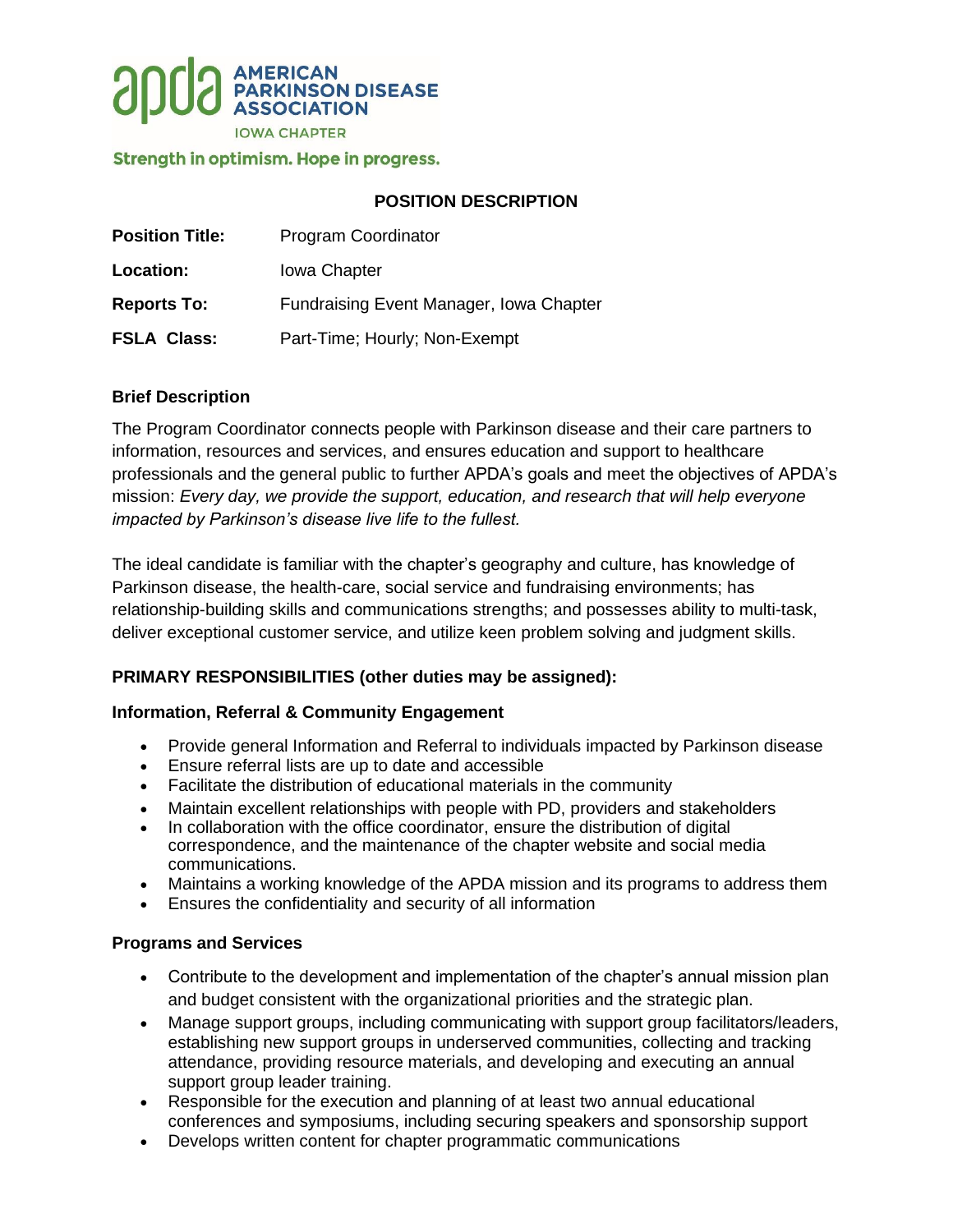- Establish PD Essentials sessions with people who are newly diagnosed and their families to answer questions and discuss how to live well with PD.
- Create and implement program evaluation
- Implement signature national programs in the chapter region, including PRESS, PD Essentials, Patient Aid Scholarship Program, etc.
- In partnership with the other chapter staff, prepare and analyze database reports to inform service delivery improvement, enhance stakeholder relationships, and assess community needs
- Responsible for wellness and exercise programming, including the recruitment and education of program instructors/facilitators, establishment of appropriate sites for programs, and maintenance of on-going programs.
- Maintains a working knowledge of APDA, Parkinson disease, treatment options and health care trends impacting our constituents
- Participate in quarterly program and services webinars to be up to date on best practices and programs offered through the APDA network.
- Respond to and complete program services survey to the national headquarters

## **Volunteer Engagement**

- Serve as staff liaison to the Chapter Board, Program Committee
- Engage patients, caregivers, and health care providers to volunteer for campaigns, donor development and mission-related activities.

## **Other Responsibilities**

- Represent APDA by serving as spokesperson at meetings, conferences, the press/media
- Serve as a community liaison at community events and meetings
- Assist the colleagues as needed to prepare fundraising events
- Assist with answering phones

# **Working Conditions, Physical Demands, Travel**

- General Working Conditions: Office environment
- Physical Demands: primarily a sedentary work environment, along with the ability to stand, sit, feel, crawl, bend, reach; occasional need to lift or move up to 25 pounds
- Machines, Tools, Equipment, Electronic Devices, Computer Software, etc. use:
	- o Ability to operate a motor vehicle in accordance with company policy.
	- o Ability to use common office equipment such as: telephone, scanner, computer, printer and copier.
	- $\circ$  Computer programs including MS Office and Outlook, related industry and functional databases.
- Travel requirements: Up to 25% travel within area served by the chapter, and irregular hours including evening or weekend meetings, or events as needed.

# **POSITION REQUIREMENTS:**

- Three years' experience preferably in a health, social service, non-profit or related field, with fundraising responsibility and engagement with a variety of constituents
- Experience in volunteer management
- Ability to work effectively both independently and in a team environment